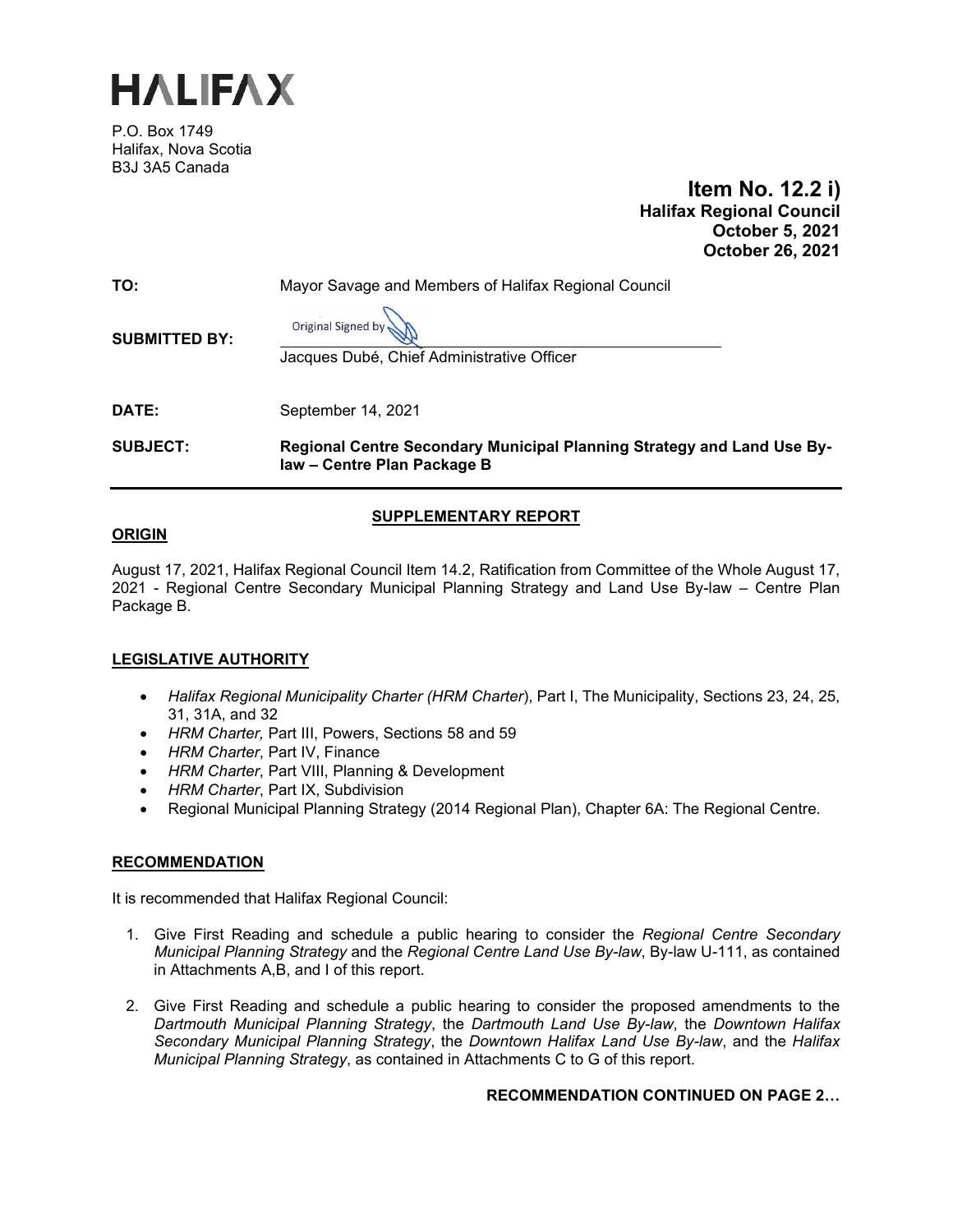- 3. Adopt the Regional Centre Secondary Municipal Planning Strategy, and the Regional Centre Land Use By-law as contained in Attachments A and B of this report, including repealing the *Regional Centre Secondary Municipal Planning Strategy* (Package A), the *Regional Centre Land Use By-law* (Package A), the *Secondary Municipal Planning Strategy for Downtown Dartmouth*, the *Land Use By-law for Downtown Dartmouth*, and the *Land Use By-law for Halifax Peninsula*.
- 4. Adopt the proposed amendments to the *Dartmouth Municipal Planning Strategy*, the *Dartmouth Land Use By-law*, the *Downtown Halifax Secondary Municipal Planning Strategy*, the *Downtown Halifax Land Use By-law*, and the *Halifax Municipal Planning Strategy*, as contained in Attachments C to G of this report.
- 5. Adopt By-law U-111 as contained in Attachment I of this report.
- 6. Direct the Chief Administrative Officer to return to Council within 24 months after the effective date of Centre Plan Package B with information on the effectiveness of the expanded voluntary preapplication process as described in the Discussion section of this report.

# **BACKGROUND**

The Regional Centre is the urban core of the region, with a dense population, commercial industries, and major institutions that are key to the social, cultural, and economic development of the Municipality. In coordination with Municipal programs and investments, the proposed Regional Centre Secondary Municipal Planning Strategy (Plan) and Land Use By-law (LUB) will guide the growth and development of the Regional Centre including support for housing, business, institutions, parks, and the environment. The proposed Plan and LUB apply to the Regional Centre Plan Area (Package A and B lands), except for the areas of the Barrington Street and the Old South Suburb Heritage Conservation Districts (HCDs) and five additional properties located within the Downtown Halifax Plan area.

Known as the the Centre Plan, the planning process for the Regional Centre was first identified in the 2006 Regional Plan and initiated in 2011 with additional Council direction received in 2015, 2017, and 2019. The Centre Plan process is being implemented in two phases:

- Package A (approved on September 18, 2019) established planning policies and land use by-law regulations for high growth areas, including Downtown Dartmouth, Centres, Corridors, Higher Order Residential areas, and Future Growth Nodes; and
- Package B (proposed) incorporates Package A lands and establishes planning policies and land use by-law regulations for Parks and Community Facilities, Downtown Halifax, Established Residential areas, Industrial Employment, and Institutional Employment lands. Lands located within the Old South Suburb Heritage Conservation Districts (HCD), the Barrington Street HCD, and five additional properties located within the Downtown Halifax Plan area are not included at this time.

On May 28, 2021, the Municipality published the proposed [Plan and LUB](https://www.halifax.ca/city-hall/boards-committees-commissions/june-2-2021-community-design-advisory-committee-special) following a detailed public engagement process outlined in the following reports:

- the ["What We Heard Report –](https://reportcenter.halifax.ca/Documents/First%20Reading%20Supplementary%20Report%20%E2%80%93%20Centre%20Plan%20Package%20B/y%20the) [Centre Plan Package B"](https://reportcenter.halifax.ca/Documents/First%20Reading%20Supplementary%20Report%20%E2%80%93%20Centre%20Plan%20Package%20B/y%20the) presented to CDAC on March 2, 2021, which summarized the community engagement process, including key themes and detailed feedback; and
- th[e May 7, 2021 staff report,](https://www.halifax.ca/sites/default/files/documents/city-hall/boards-committees-commissions/Staff%20Report%20to%20CDAC%20and%20other%20Committees_Redacted.pdf) which outlined the overall Centre Plan process, including key polices, regulations, changes in response to previous Council direction and public feedback.

In June and July of 2021, several Municipal committees reviewed the proposed Plan and LUB and provided a number of recommendations for Council's consideration, as outlined in the following reports:

• [Community Planning and Economic Development Standing Committee Report,](https://www.halifax.ca/media/74286) which includes recommendations from the Community Design Advisory Committee (CDAC) and Heritage Advisory Committee (HAC);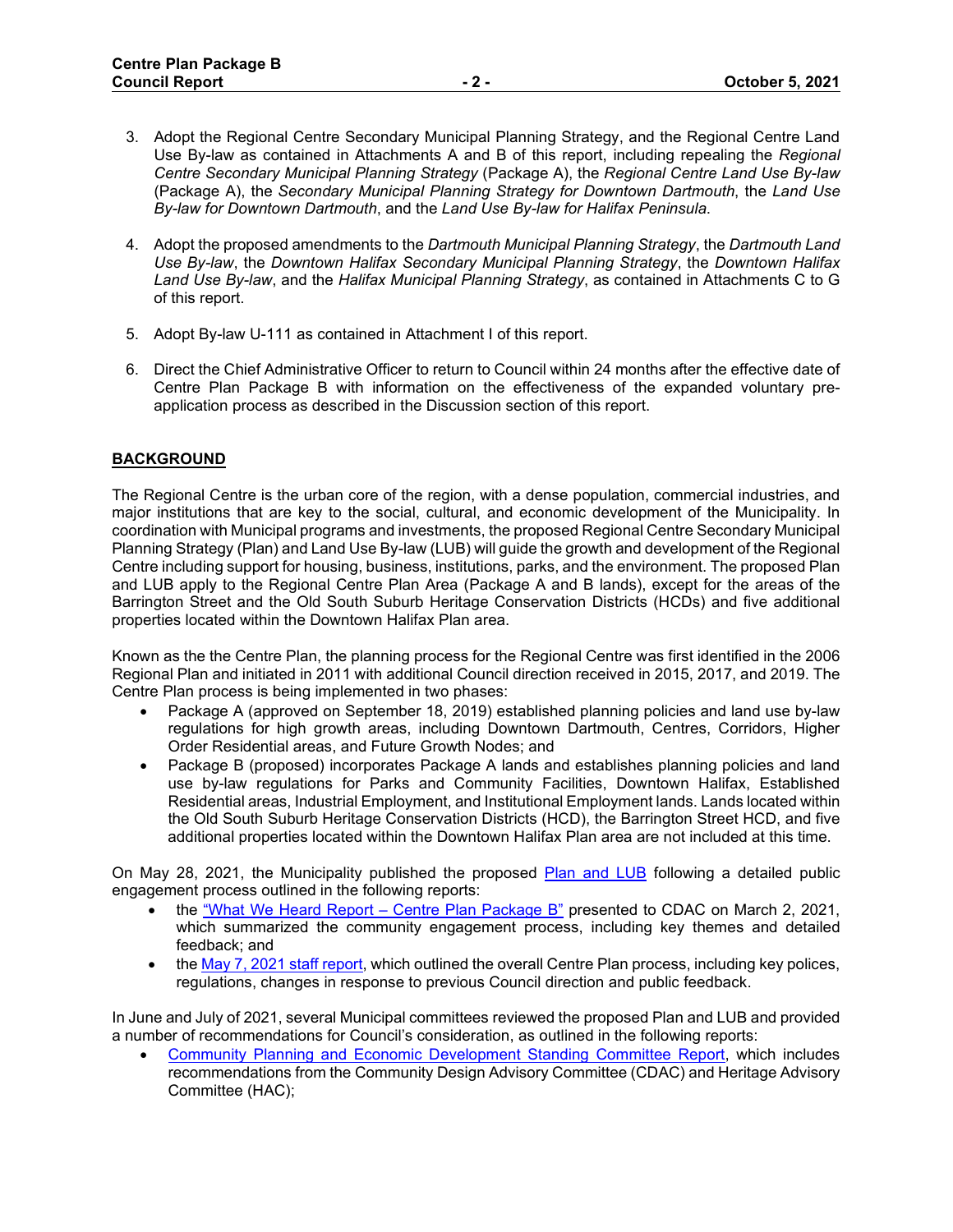- [Halifax and West Community Council Report;](https://www.halifax.ca/media/74287)
- [Harbour East–Marine Drive Community Council Report;](https://www.halifax.ca/media/74288)
- [Regional Centre Community Council Report;](https://www.halifax.ca/media/74289) and
- **[Design Review Committee Report.](https://www.halifax.ca/media/74290)**

On August 17, Committee of the Whole considered the staff responses to the above committee and community council recommendations together with additional items identified and recommended by staff as outlined in the following:

- [July 28, 2021 supplementary report;](https://www.halifax.ca/sites/default/files/documents/city-hall/regional-council/210817cow5.pdf) and
- Halifax Regional Council Item 14.2, Ratification from Committee of the Whole August 17, 2021 [recommendation.](https://www.halifax.ca/city-hall/regional-council/august-17-2021-halifax-regional-council-special-meeting)

This report carries out the direction provided by Regional Council and provides additional information and advice for Council's consideration.

## **DISCUSSION**

As directed by Regional Council on August 17, 2021, staff have implemented the requested revisions to the proposed Plan and LUB as set out in Attachments A and B, with corresponding amendments to existing planning documents set out in Attachments C to G. A summary of staff response to the Council direction provided on August 17, 2021 is also summarized in Attachment H. The following subsections discuss:

- the requested options for incorporating design review into as-of-right development review processes,
- proposed zoning changes related to the Rapid Housing Initiative (RHI),
- the relationship to the regional wide amendments concerning the keeping of hens; and
- a limited number of minor, staff initiated changes.

## **Design Review**

In considering the Package B planning documents, Council directed staff to provide options for incorporating design review as part of the as-of-right permitting process. In general, staff advise that there are limited options given that the *HRM Charter* does not enable the LUB to require design review before permit applications are submitted. The *Charter* also requires a complete permit application to be processed within 30 days, leaving little opportunity for design advice. However, building on existing planning tools and review processes, staff have identified the following two options for incorporating design review as part of the as-of-right permitting process.

## Expand Use of the Site Plan Approval Tool

As set out in the proposed Package B Plan and LUB, the site plan approval tool is used to consider variations to certain LUB requirements. As proposed, this approach will continue to require many large scale projects to proceed through the site plan approval process given that large projects will often need to request a variation to maximum building dimensions to allow more than one tower on a podium. This site plan approval process will require applicants to consult the public before applications are submitted and involve reviews by the Design Advisory Committee (DAC), neighbourhood notification of site plan approval decisions, and a potential appeal process. Revisions to the proposed Plan and LUB could require more development projects to proceed through this site plan approval process and associated DAC review.

While expanding the use of the site plan approval tool would increase opportunities for DAC review, staff do not recommend this approach given that it must be accompanied by all other components of the site plan approval tool, including increased processing times and timeframes for appeals to the RCCC. As outlined in previous staff reports, staff recommend focusing the use of the site plan approval tool on potential variations to certain LUB requirements where regulatory discretion is needed and public and

DAC feedback can meaningfully influence design choices.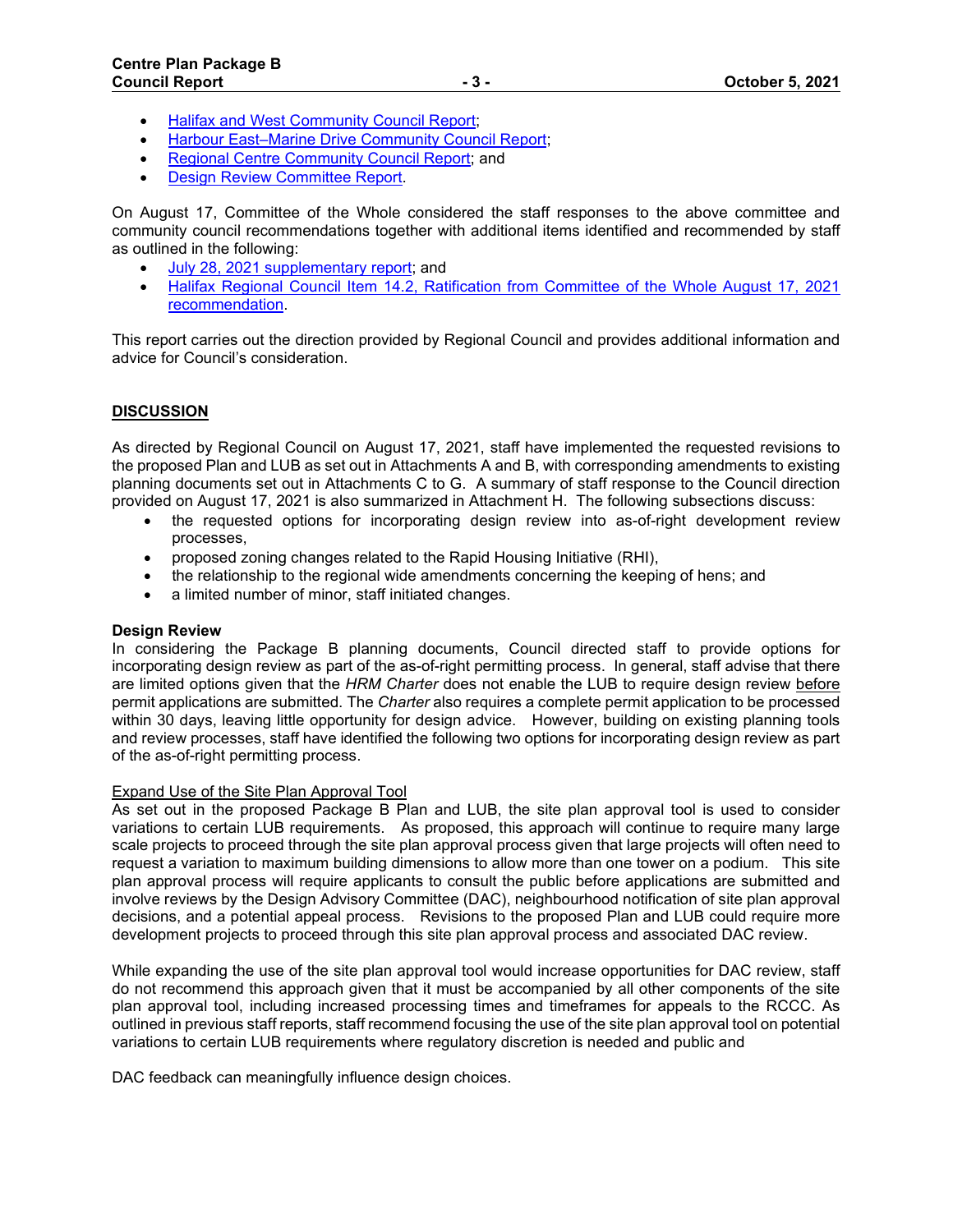Within this framework, should Council wish to require site plan approval for a larger range of development projects, staff advise that Council could direct staff to revise the proposed Plan and LUB to require the site plan approval process for additional types or scales of development. If this option is chosen, staff advise that specific direction is needed concerning the LUB regulations that the scope of the site plan approval tool would address, the criteria that should be considered for the site plan approval, and the items subject to DAC review. This would require a supplementary report and, depending on the Council direction, may require significant revisions to the proposed Plan and LUB.

#### Incorporate Design Review into Existing Pre-application Processes

To support early reviews of development proposals, the Municipality has established pre-application processes where applicants are encouraged, but not required, to submit early concept drawings and site plans for early feedback concerning compliance with LUB and other Municipal requirements. While the *HRM Charter* does not enable LUBs to establish pre-application requirements, as an administrative practice, staff advise that the pre-application process is frequently used by developers because it provides early feedback on proposed building designs before further investments are made into preparing detailed plans, studies, construction drawings and other items.

While the existing pre-application process focuses on reviewing proposals against the LUB and other requirements, staff advise that this existing process can be expanded to also provide building design advice to applicants. The following outlines how this expanded pre-application process could function together with its potential benefits and limitations.

• *Voluntary Pre-application process:* Building on the pre-application process that is already established for discretionary and site plan approval applications, a similar opportunity can be established for major as-of-right development projects in the Regional Centre. Administrative Order 15, Respecting License, Permit and Processing Fees, establishes a \$500 pre-application processing fee, which is a low barrier for obtaining early advice for major developments, while also sufficient to discourage repeated or insincere inquiries. To establish similar pre-application fees for as-of-right proposals, staff advise that amendments to By-law U-100, the *User Charges By-law*, are needed as set out in Attachment I.

These types of pre-application meetings would not be open to the public. As provided by the *HRM Charter,* only Council meetings and meetings of committees appointed by Council are open to the public. Should Council wish to have a public process for design review, then it would need to direct staff to expand the use of the site plan approval tool, as outlined in the previous section, or increase the use of discretionary approvals. Such a change in direction would be significant and would require a supplementary report and new policy and by-law provisions to be drafted. Staff does not recommend this approach.

- *Professional Design Advice:* Staff advise that there is sufficient staff expertise to provide building design advice through the creation of an ad-hoc committee of qualified staff. As previously outlined, while existing pre-application review processes focuses on providing comments on Municipal requirements, this design advice would offer information and advice concerning design choices enabled within the regulatory requirements that could improve final site and building designs.
- *Monitoring*: Should Council support the pre-application approach, staff recommend directing that the effectiveness of the pre-application processes be monitored such that staff would return to Council with further information and advice on this topic within 24 months. Key items to monitor include the proportion of projects that choose to use the pre-application process, whether the advice on building design has meaningful impacts and feedback from the development community.

With Council's support, staff are prepared to establish the pre-application process as described above upon the coming into effect the Package B Plan and LUB, estimated for late 2021. Staff would also monitor the effectiveness of the pre-application process and return to Council approximately 24 months after the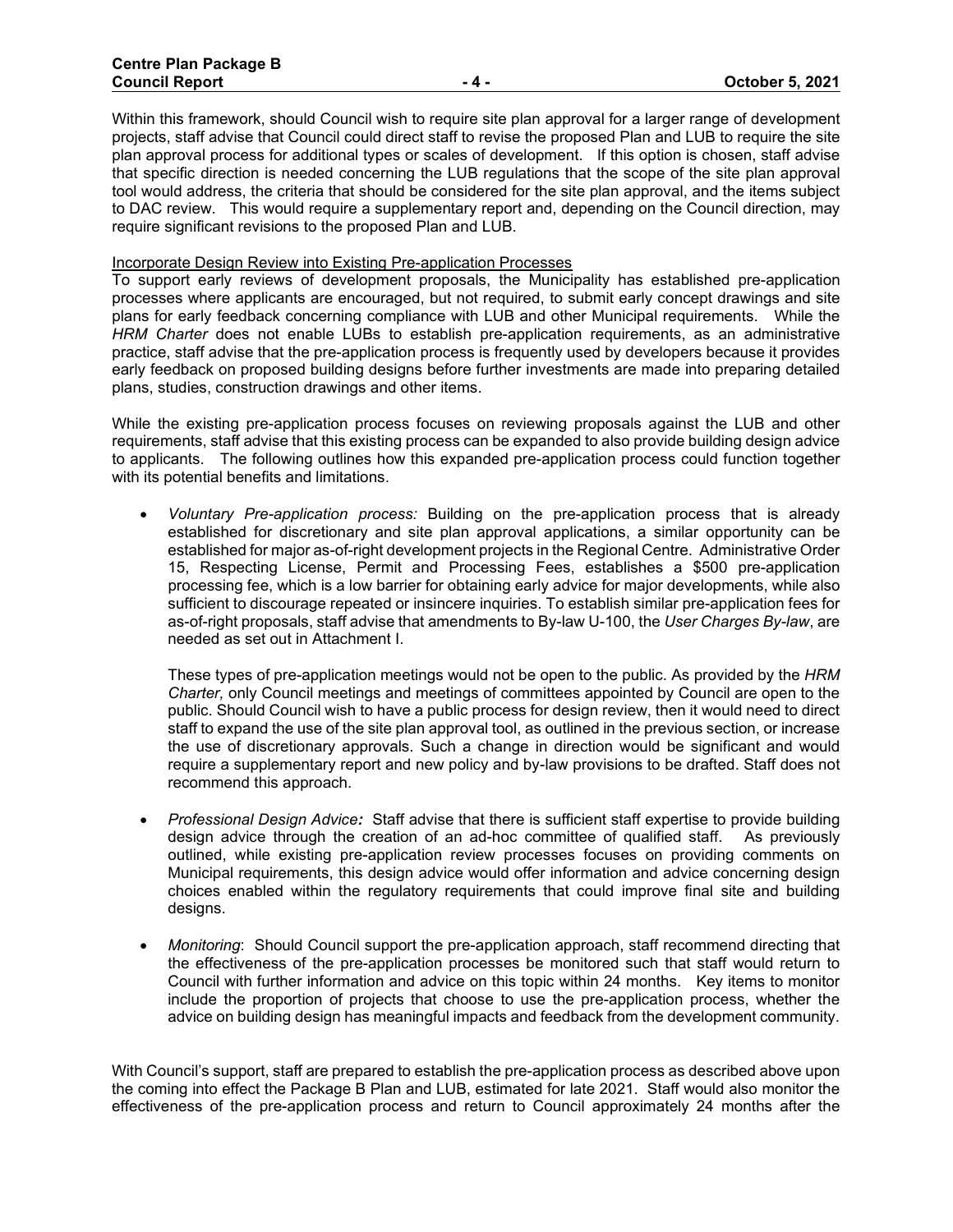effective date of the Package B planning documents with further information and advice.

## **Rapid Housing Initiative**

On August 31, 2021, Council authorized the CAO to enter into the Rapid Housing Initiative (RHI) Agreement with Canada Mortgage and Housing Corporation (CMHC) to support the creation of a minimum of 43 affordable housing units by the Affordable Housing Association of Nova Scotia, Souls Harbour and Akoma Holdings Incorporated. As outlined in the [staff report,](https://www.halifax.ca/sites/default/files/documents/city-hall/regional-council/210831rc142.pdf) one of the three selected projects require zoning changes through the Centre Plan Package B planning process. Staff also recommend adjusting the zoning for one of the proposals that was not supported by Council to enable it to proceed outside of the RHI framework. These zoning changes are carried out in the proposed Plan and LUB and described below.

#### 101 Yorkshire Ave Ext., Dartmouth

The Affordable Housing Association of Nova Scotia (AHANS) is proposing the redevelopment of an existing hotel located at 101 Yorkshire Avenue Extension, Dartmouth. With the support of RHI funding, AHANS proposes to purchase the property and convert it to a 65-room shared housing use that is targeted to individuals who are homeless and live with two or more mental health, addiction and chronic health issues.

The property is currently zoned C-3 – General Business Zone in the Dartmouth Land Use By-law. Previous drafts of the proposed Package B Plan and LUB zoned this property and surrounding area as Commercial Light Industrial (CLI). Neither the C-3 or CLI zones permit residential uses, including shared housing. As such, staff recommend changing the proposed zoning under Package B to HR-1 (Higher-Order Residential 1) with a maximum permitted height of 14 metres. While the immediate surrounding area is considered commercial-industrial, the area as a whole is located amongst residential uses, including Shannon Park, which is planned to introduce approximately 3,000 units to the area. While staff did originally recommend that the area should be retained for commercial and light industrial uses, the site is considered appropriate for residential uses due to access to transit and several amenities.

#### 8 Burke Street, Dartmouth

While the Municipality cannot recommend funding all of the projects that applied for funding under RHI, the majority of the submissions were considered strong projects and staff continue to support their future development. This includes the proposed development by AHANS to construct an additional 6 units at 8 Burke Street, Dartmouth.

Previous drafts of proposed Package B zoned this property as ER-2 (Established Residential 2). The ER-2 Zone permits up to two residential units, plus a secondary or backyard suite. However, to support the proposed affordable housing development, staff recommend applying the HR-1 Zone with a maximum height of 11 metres. This will allow the proposed expansion and also ensure the proposed zoning reflects the current multi-unit dwelling use. Further, residential uses along Burke Street range from low to medium density and the proposed building would not impact that overall scale of development in the area.

## **Keeping of Hens**

On August 31, 2021, Council gave first reading to proposed amendments to the Regional Plan and applicable LUBs to allow the keeping of hens as an accessory residential use. At this meeting, Council excluded the Regional Centre from the proposed 1 metre property line setback requirement for fenced areas. As the first reading motion also excluded all existing planning documents that apply within the Regional Centre, staff understand Council's direction to mean that the provisions contained in the existing Package A LUB should continue to be carried forward without any changes into the proposed Package B LUB.

For clarity, the following table compares the LUB requirements for the keeping of hens contained in the proposed Plan and LUB (Attachments A and B), with the proposed LUB requirements for suburban and rural areas of the Municipality.

*Table 1. Regulations for the keeping of hens in residential settings*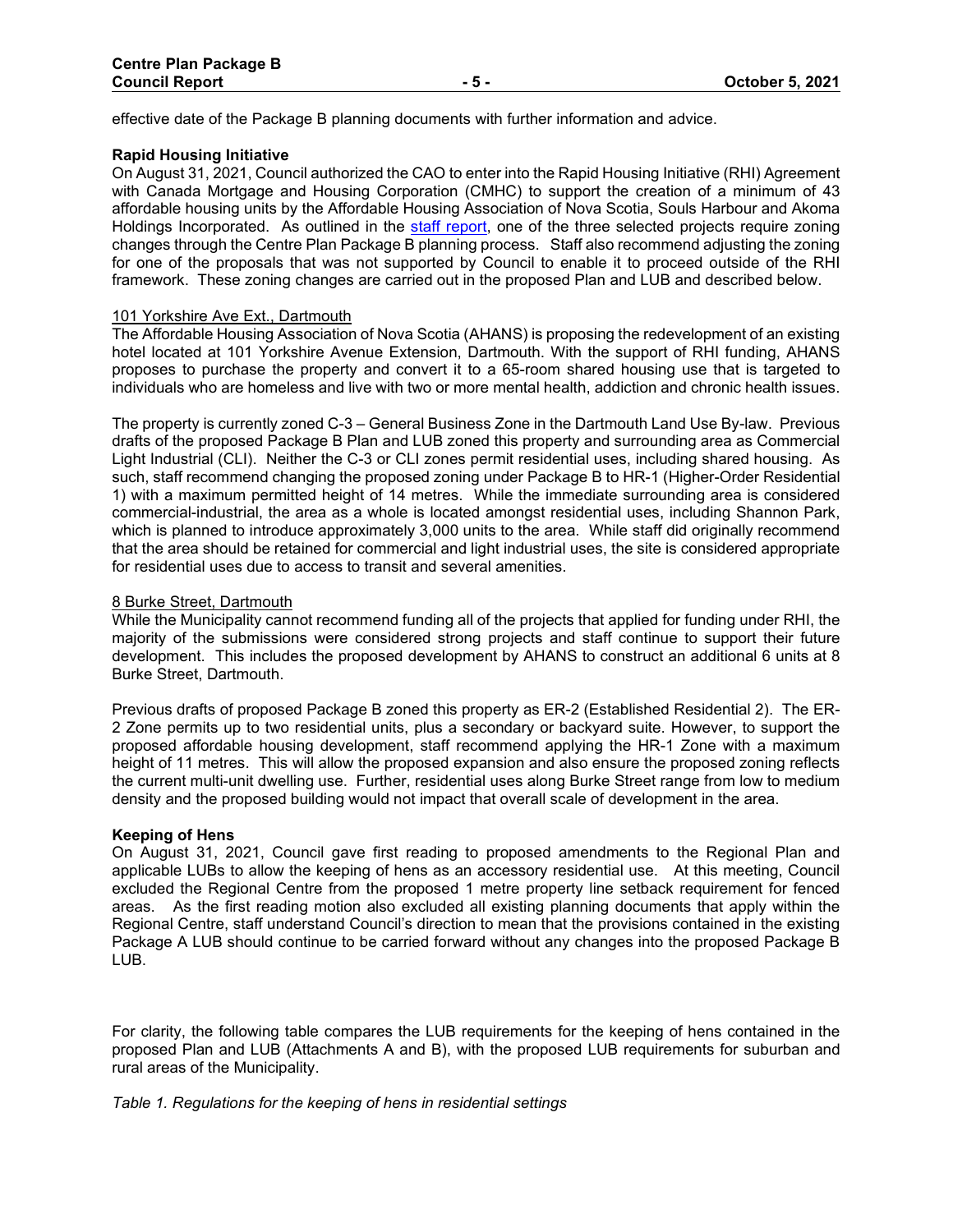| <b>LUB Requirements</b>                                                                   | <b>Proposed Centre Plan</b><br>Package B               | <b>Proposed Requirements for</b><br><b>Suburban and Rural Areas</b>                                                                                                                                                                                                                                                                                                                                                                                              |
|-------------------------------------------------------------------------------------------|--------------------------------------------------------|------------------------------------------------------------------------------------------------------------------------------------------------------------------------------------------------------------------------------------------------------------------------------------------------------------------------------------------------------------------------------------------------------------------------------------------------------------------|
| Maximum number of hens<br>permitted on a lot                                              | 10 hens                                                | Adjusted according to lot size as<br>follows:<br>maximum of 10 hens permitted on<br>lots less than 4,000<br>square<br>metres in size:<br>maximum of 15 hens permitted on<br>lots 4,000 square metres but less<br>than 6,000 square metres in size;<br>maximum of 20 hens permitted on<br>lots 6,000 square metres but less<br>than 10,000 square metres in<br>size; and<br>maximum of 25 hens permitted on<br>lots greater than 10,000 square<br>metres in size. |
| Location on a lot                                                                         | Rear yard only                                         | Rear yard only                                                                                                                                                                                                                                                                                                                                                                                                                                                   |
| Minimum setback to side<br>and rear property lines for<br>fenced areas                    | 0 (no requirement)                                     | 1 metre                                                                                                                                                                                                                                                                                                                                                                                                                                                          |
| Minimum setback to side<br>and rear property lines for<br>accessory structures<br>(coops) | Same requirements as<br>accessory structures           | Same requirements as accessory<br>structures as set out in the applicable<br>LUB.                                                                                                                                                                                                                                                                                                                                                                                |
| <b>Watercourse Buffering</b><br>requirements                                              | Applicable to accessory<br>structures and fenced areas | Applicable to accessory structures<br>and fenced areas                                                                                                                                                                                                                                                                                                                                                                                                           |
| On-site<br>Slaughtering/processing                                                        | Prohibited                                             | Prohibited                                                                                                                                                                                                                                                                                                                                                                                                                                                       |
| On-site sale of eggs and<br>meat                                                          | Permitted                                              | Prohibited                                                                                                                                                                                                                                                                                                                                                                                                                                                       |

# **Staff Initiated Changes**

Staff have identified several minor revisions to the proposed Plan and LUB and associated amending documents to address items discovered through the final editing process. These revisions include:

- updating the definition of Religious Institution Use to clarify that a columbarium is considered a main use, instead of permitted only as an accessory use to a place of worship or religious gathering;
- removing zoning and related LUB mapping applied to newly created road parcels, including recent changes to the streetline surrounding the former Bloomfield School lands;
- further clarifying the placement of FAR precincts and the proposed Creighton's Field HCD in response to a previous Package A mapping error by removing PIDs 40447971 and 00158527 from the proposed HCD and increasing the FAR from 1.75 to 3.5; and
- updating the view plane and Citadel Rampart site line requirements contained within the Downtown Halifax LUB for consistency with the proposed Regional Centre LUB, given that the existing Downtown Halifax LUB references the Halifax Peninsula LUB, which is proposed to be repealed.

# **Conclusion**

The proposed Plan and LUB represent a significant milestone in planning for the growth and development of the Regional Centre and the modernization of the Municipality's planning framework. After extensive study, engagement and committee review, staff are confident that the proposed Plan and LUB establish a long-term vision for the region that is broadly supported by residents and business, with detailed policies and regulations that effectively balance multiple objectives concerning growth, preserving community character, transportation, heritage, environment and economic development. Therefore, staff recommend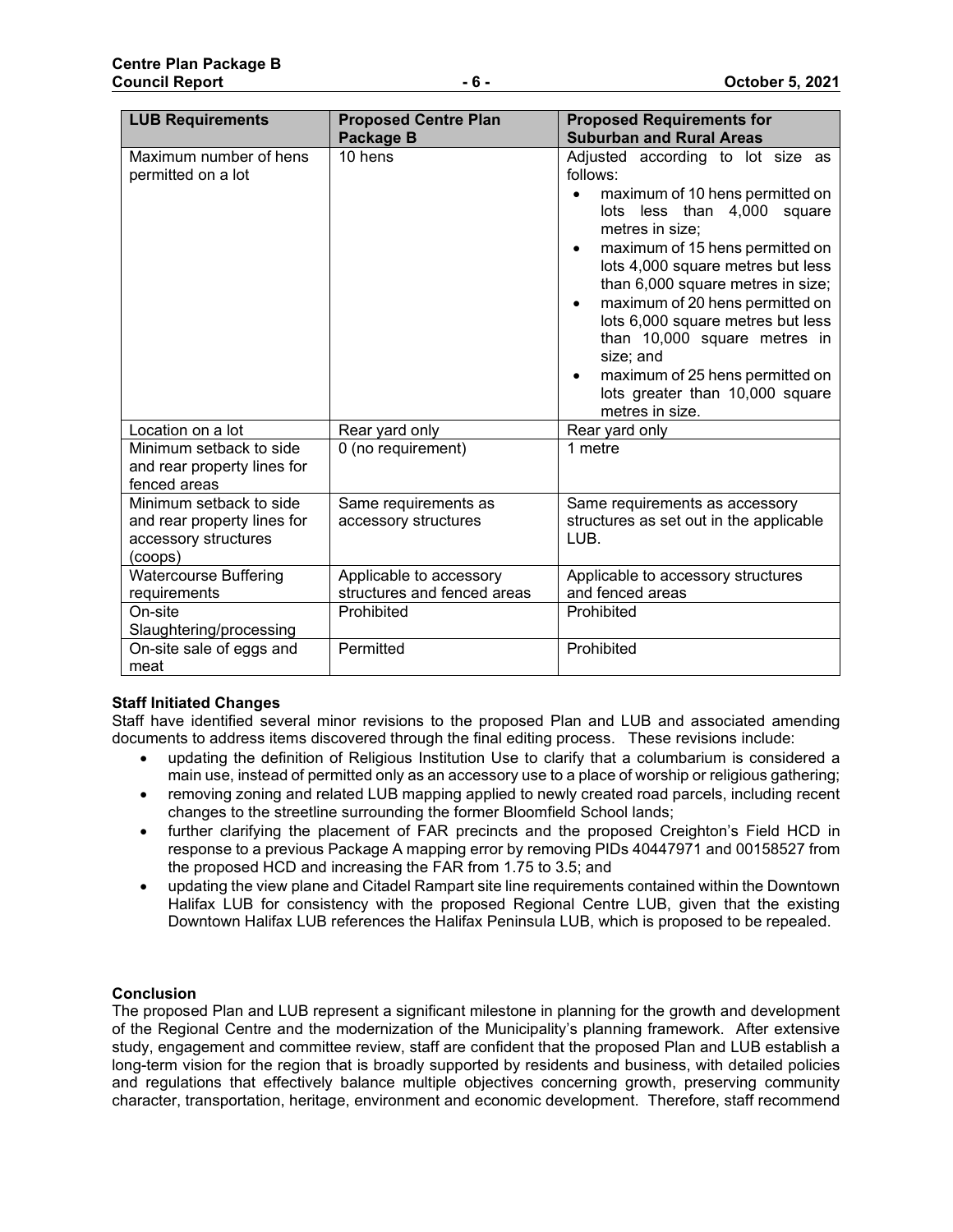that Council approve the proposed Plan and LUB and associated amendments to existing planning documents.

## **FINANCIAL IMPLICATIONS**

There are no immediate financial implications resulting from the recommendations contained in this report. General administration of the proposed Regional Centre Plan and LUB can be carried out within existing resources and budget. Details relating to policy directions are included in the staff report, dated May 7, 2021.

## **RISK CONSIDERATION**

There are no significant risks associated with the recommendations in this report. Further information on risks are discussed in the staff report, dated May 7, 2021.

#### **COMMUNITY ENGAGEMENT**

An extensive public engagement program was undertaken in preparing the Regional Centre Plan (Package B). A detailed summary of engagement activities and feedback is included in the staff report, dated May 7, 2021.

#### **ENVIRONMENTAL IMPLICATIONS**

Information on potential environmental implications are detailed in the staff report, dated May 7, 2021.

## **ALTERNATIVES**

Regional Council may:

- 1. Give first reading to the proposed Regional Centre Secondary Municipal Planning Strategy and Land Use By-law, as set out in Attachments A and B of this report, subject to specific revisions to the proposed planning documents. If this alternative is chosen, specific direction regarding the requested changes is required, with the changes noted in the Public Hearing advertisements and incorporated into the documents prior to the public hearing.
- 2. Direct the Chief Administrative Officer to modify the proposed Regional Centre Secondary Municipal Planning Strategy and Land Use By-law, as set out in Attachments A and B of this report, and bring the revised planning documents back to Regional Council for first reading and to set a public hearing date. If this alternative is chosen, specific direction regarding the requested modifications is needed and a supplementary report may be required.
- 3. Refuse to adopt the proposed Regional Centre Secondary Municipal Planning Strategy and Land Use By-law, as set out in Attachments A and B of this report. A decision of Council to approve or

refuse the proposed planning documents is not appealable to the N.S. Utility & Review Board as per Section 262 of the *HRM Charter*.

## **ATTACHMENTS**

Attachment A: Proposed Regional Centre Secondary Municipal Planning Strategy